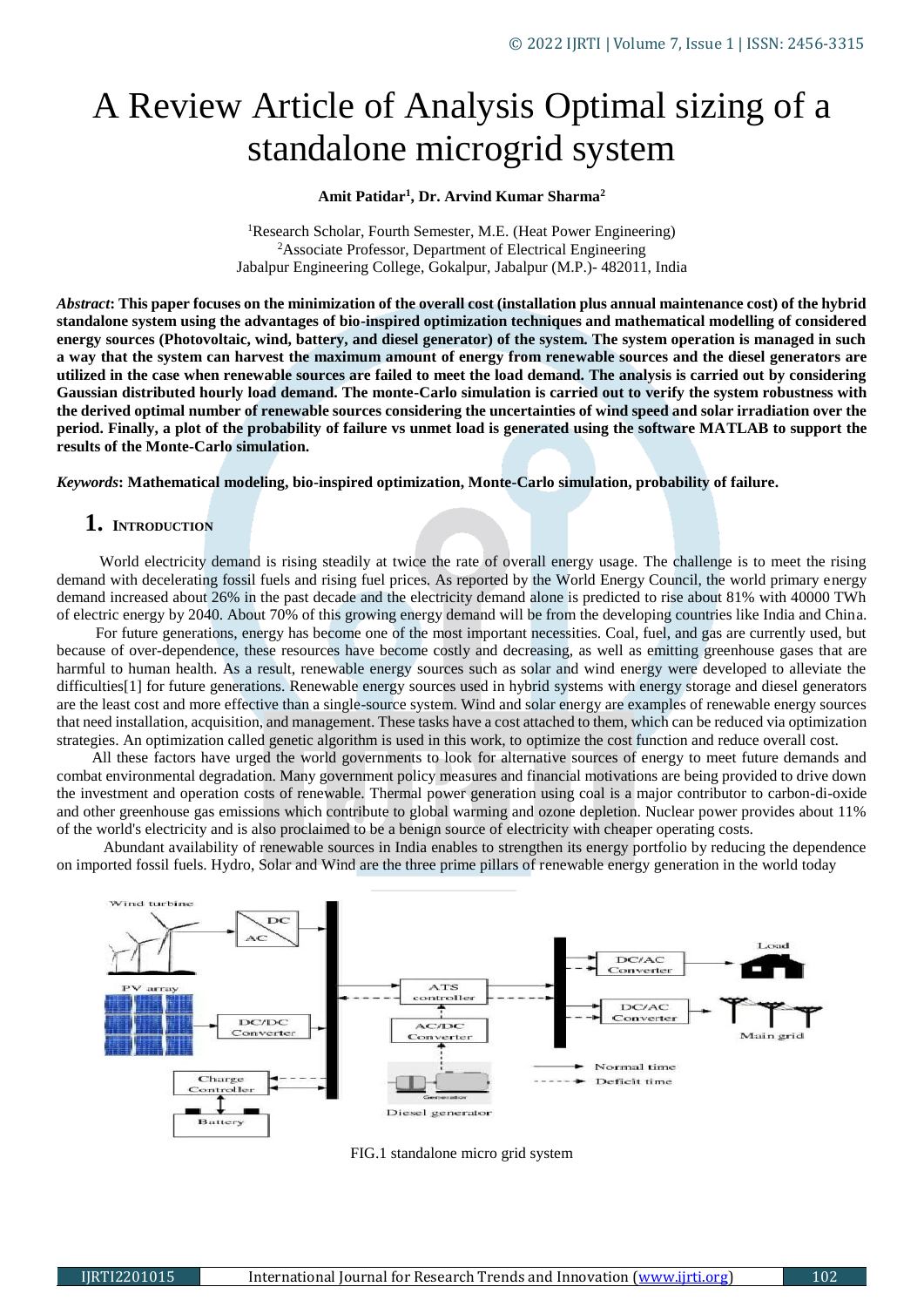# **2. GENETIC ALGORITHM**

 Natural selection is the inspiration for genetic algorithms, which are a subset of evolutionary algorithms. Crossover, mutations, and selection are all common uses for genetic algorithms. This algorithm is inspired by Charles Darwin's theory of evolution, which follows the survival of the fittest reproduction process to generate the next generation of off spring.

 The offspring are chosen from the available population throughout the selection phase. If the present generation is physically fitter than the previous generation, it will have a higher chance of survival. This process continues until the fittest candidate emerges. We consider the best solution from a huge group of solutions in this genetic method.



## **3. <sup>I</sup>NITIAL POPULATION**

 Each individual is a solution to the problem, and the population is nothing more than a collection of individuals. A string is used to represent the collection of genes in this genetic process. These strings are represented by binary values, and the genes in a chromosome will be encoded. Renewable energy sources used in hybrid systems with energy storage and diesel generators are the least cost and more effective than a single-source system.

#### **i. Fitness function:**

 This function describes an individual's ability to collaborate with others. This yields a fitness score, which indicates the likelihood that this person will be chosen for reproduction.

#### **ii. Selection:**

 The fittest individuals will be chosen, and their genes will be passed down to future generations. The fitness score will be used to determine which pair will be used for reproduction. As a result, individuals with a high score have a better chance of being chosen for reproduction.

#### **iii. Mutation:**

 With a low random probability, the genes of new offspring will be vulnerable to mutation. The bits in a bit string can be inverted in this case. As a result, the mutation will occur to maintain the population's variety and prevent premature convergence.

#### **iv. Monte Carlo simulation:**

 Monte Carlo simulation is a mathematical methodology for quantitative risk analysis and decision making that may be implemented in software. This simulation shows the odds and probable consequences of a given action. Surprisingly, scientists working on the atomic bomb were the first to employ this simulation.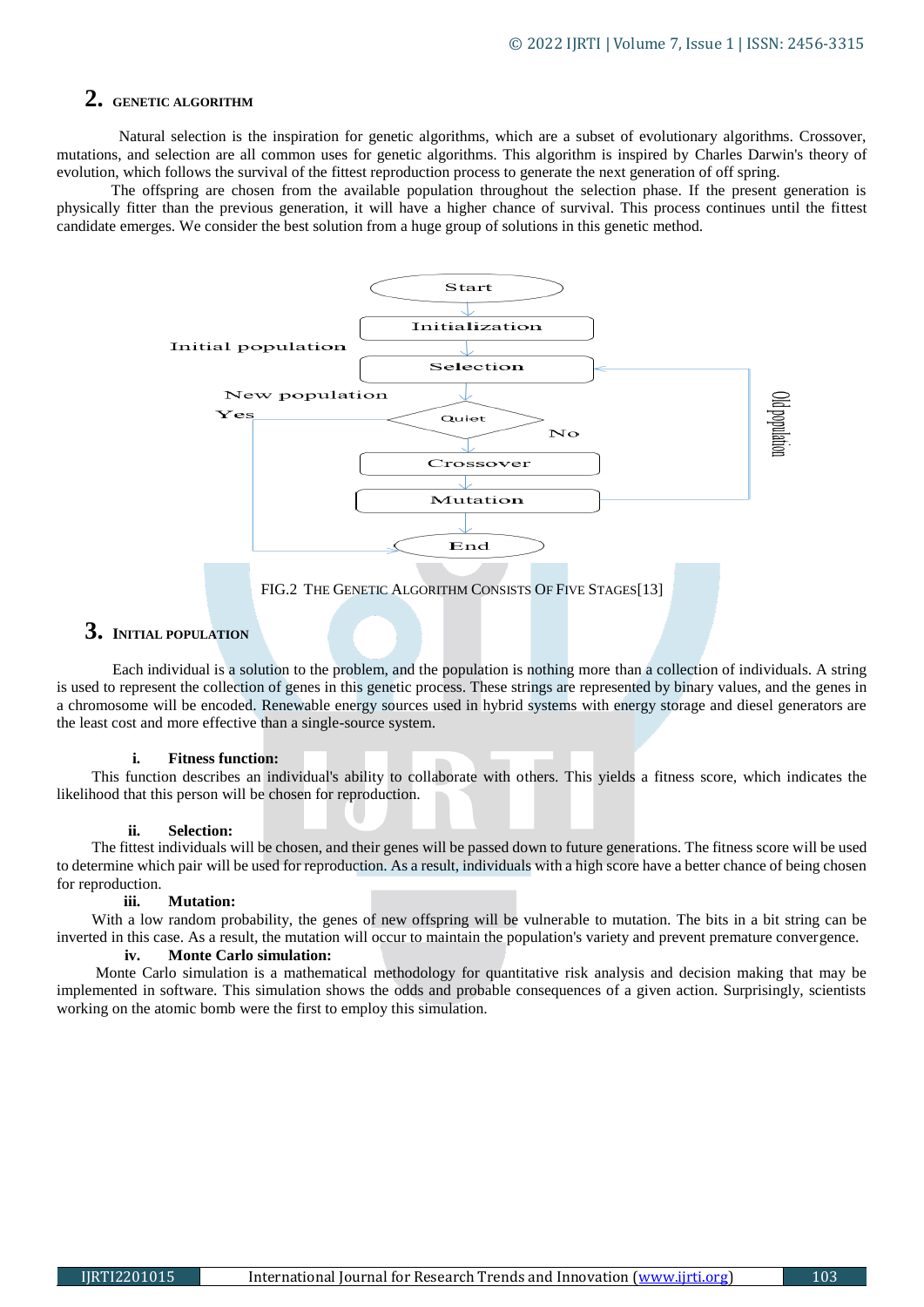# **4. LITERATURE REVIEW**

 **Some of the recent studies that are base to this research are**

| Title of the paper                                                                                                                          | <b>Author</b>                                     | The base for this research                                                                                                                                           |
|---------------------------------------------------------------------------------------------------------------------------------------------|---------------------------------------------------|----------------------------------------------------------------------------------------------------------------------------------------------------------------------|
| Optimal sizing of a wind/solar/battery<br>hybrid grid-connected microgrid system                                                            | Umer Akram<br>et. al $[8]$                        | The algorithm proposed consists of two key<br>essentials: maximum reliability and minimum cost                                                                       |
| Optimal Sizing of PV/wind/diesel hybrid<br>microgrid system using multi-objective<br>selfadaptive<br>differential<br>evolution<br>algorithm | Makbul A.M.<br>Ramli et. al[9]                    | optimal sizing of a PV/wind/diesel HMS with<br>battery storage is conducted using the Multi-<br>Objective Self-Adaptive Differential Evolution<br>(MOSaDE) algorithm |
| sizing of<br>Optimal<br>autonomous<br>an<br>photovoltaic/wind/battery/diesel generator<br>microgrid using grasshopper optimization          | Abba<br>Lawan<br><b>Bukar</b><br>et.<br>al $[10]$ | Based on the deficiency of power supply<br>probability (DPSP) and energy cost, the proposed<br>hopper algorithm is applied to an<br>grass                            |
| algorithm                                                                                                                                   |                                                   | autonomous microgrid system to determine the<br>optimal system configuration that will reliably<br>supply energy demand.                                             |

In [1] sizing model of a standalone PV system is proposed based on integrated programming. Hourly sun radiation and ambient temperature were employed in this study. The model generates batteries and the ideal quantity of PV modules for installation. For PV device installers and policymakers, the model is a helpful sizing technique. When finding the appropriate sizes, the model takes site-specific data into account. The viability of the proposed paradigm is assessed through a case study in Bursary, Nigeria.

In [2] we look at the optimum sizing of grid-connected rooftop photovoltaic systems from the viewpoint of a household. We calculate the profit-maximizing size for over 800 Austrian houses under a variety of electricity tariffs and subsidy schemes, taking into consideration economies of scale in comparison to the investment costs of solar systems with installed capacities ranging from 1 to 20 kW. To estimate size-dependent investment costs, data on solar systems installed in Austria from 2008 to 2013 was examined. From a social cost standpoint, the findings are contrasted to the overall investment costs to add a particular quantity of electricity in suburban regions.

In [3] for a hybrid energy system, an optimized technique for optimum sizing and position is provided. For a remote location, a selfcontained photovoltaic battery-diesel system is considered. Technical, economic, social, and environmental factors are all taken into account. Changes in fuel prices, the initial expenses of the hybrid system's PV and batteries, and interest rates are all taken into account.

In [4] it addressed the issue of micro grid device scaling design using the Grasshopper Optimization Tool (GOA), a novel natureinspired met heuristic optimization algorithm. Based on power supply likelihood and energy cost, the suggested algorithm is used in an autonomous micro grid system to determine the best system configuration for effectively supplying electricity demand. To begin, a powerful rule-based energy management system (EMS) is proposed to coordinate power flow among the micro grid's multiple device components.

In [5] micro grid projects, which mix solar photovoltaic (PV) power and wind energy with diesel generators, are intriguing energy sources that are economically viable for present and future use in light of growing energy demand and depletion of existing sources, according to the article. This research uses the Multi-Objective Self-Adaptive Differential Evolution method to optimize the size of a PV/wind/diesel HMS with battery storage for Yanbu, Saudi Arabia. The multi-objective optimization methodology is used to tackle the priorities concurrently and individually, resulting in a reduction in processing time.

# **5. <sup>C</sup>ONCLUSION**

 In this study the total cost of the hybrid standalone system (installation + yearly maintenance) is reduced by using the benefits of bio-inspired optimization approaches and mathematical modelling of the system's energy sources (photovoltaic, wind, battery, and diesel generator). The system is operated in such a manner that it can collect the greatest amount of energy from renewable sources while also using diesel generators in the event when renewable sources fail to fulfil load demand. The research is conducted using a Gaussian distributed hourly load demand model. The Monte Carlo simulation is used to assess the system's resilience with the calculated optimum number of renewable sources, taking into account the uncertainties in wind speed and solar irradiation over time. Finally, to support the Monte-Carlo simulation findings, a plot of the chance of failure vs. unmet load is constructed using the programme MATLAB.

# **6. <sup>A</sup>CKNOWLEDGMENT**

 The authors wish to acknowledge the Electrical Engineering Department, Jabalpur Engineering College, Jabalpur by providing the MATLAB 2020a